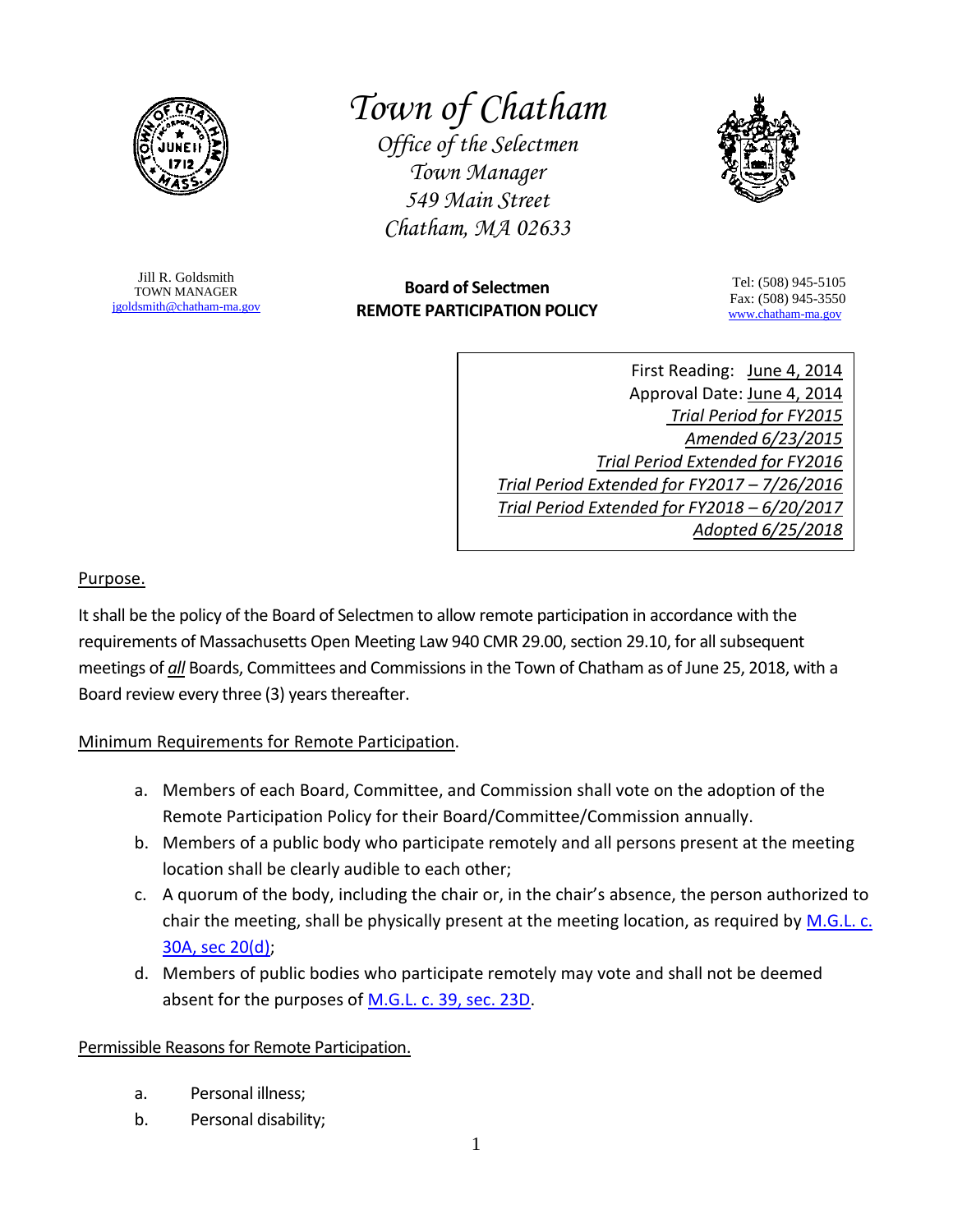- c. Emergency;
- d. Military Service; or
- e. Geographic distance.

### Technology.

- a. Remote participation media will be by telephone or internet enabled audio/video conferencing.
- b. When video technology is in use, the remote participant shall be clearly visible and audible to all persons present in the meeting location.
- c. The public body will determine the media used by its members.
- d. The person chairing the meeting may decide how to address technical difficulties that arise as a result of utilizing remote participation, but is encouraged, wherever possible, to suspend discussion while reasonable efforts are made to correct any problem that interferes with a remote participant's ability to hear or be heard clearly by all persons present at the meeting location. If technical difficulties result in a remote participant being disconnected from the meeting, that fact and the time at which the disconnection occurred shall be noted in the meeting minutes.

#### Procedures for Remote Participation.

- a. Any member of a public body who wishes to participate remotely shall, as soon as reasonably possible prior to a meeting, notify the chair or, in the chair's absence, the person chairing the meeting, of his or her desire to do so and the reason for and facts supporting his or her request. The chair /acting chair shall notify the Information Technology Director for remote participation room set- up at least 24 hours prior to the scheduled meeting.
- b. At the start of the meeting, the chair shall announce the name of any member who will be participating remotely and the reason under 940 CMR 29.10(5) for his or her remote participation. This information shall also be recorded in the meeting minutes.
- c. All votes taken during any meeting in which a member participates remotely shall be by roll call vote.
- d. Costs such as phone or internet charges to the member for remote participation shall be borne by the remotely participating member.
- e. A member participating remotely may participate in an executive session, but shall state at the start of any such session that no other person is present and/or able to hear the discussion at the remote location, unless presence of that person is approved by a simple majority vote of the public body.
- f. When feasible, the chair or, in the chair's absence, the person chairing the meeting, shall distribute to remote participants, in advance of the meeting, copies of any documents or exhibits that he or she reasonably anticipates will be used during the meeting. If used during